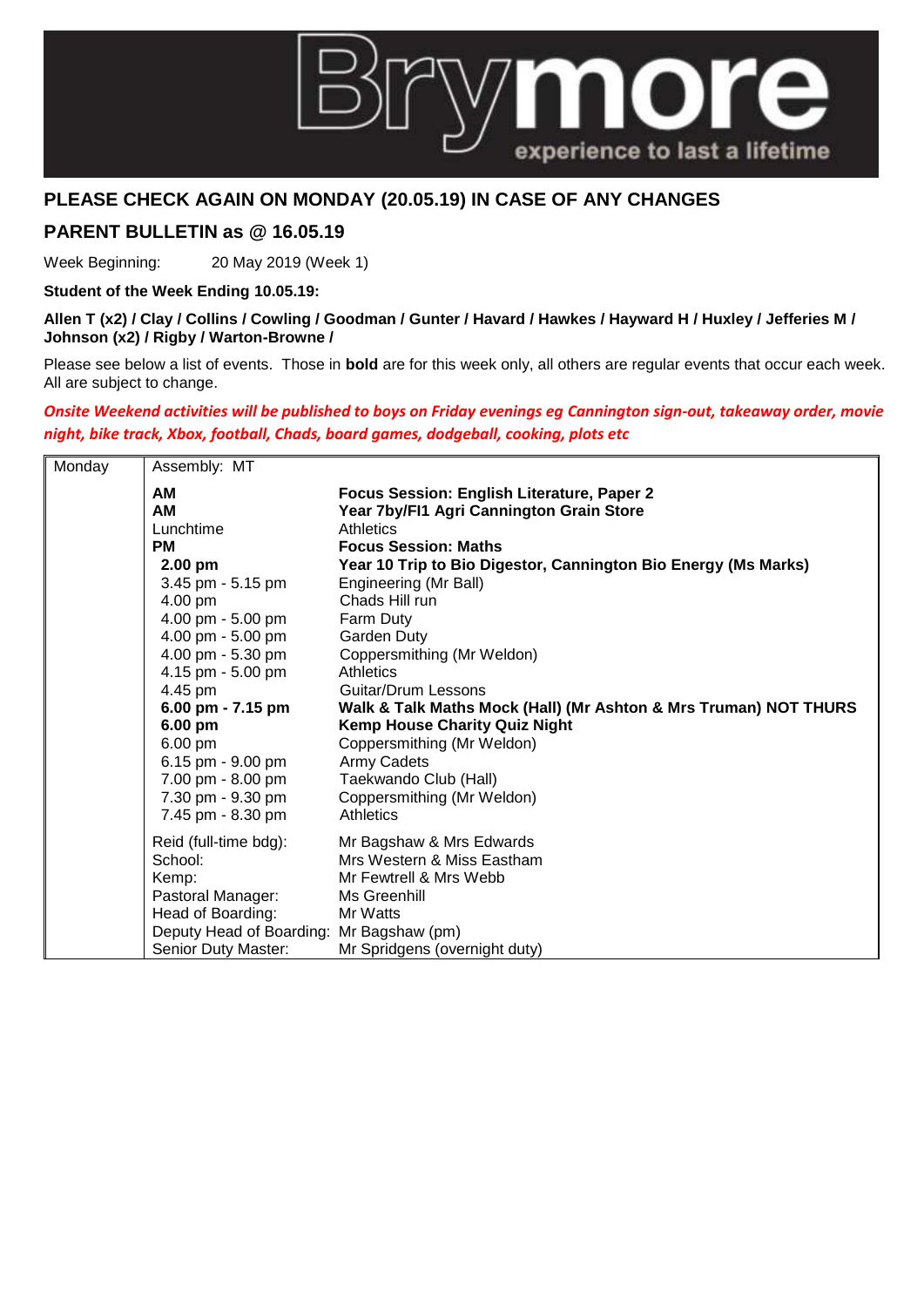| Tuesday   | 8.00 am - 8.45 am                      | <b>Year 11 Breakfast Session: Maths</b>                                 |
|-----------|----------------------------------------|-------------------------------------------------------------------------|
|           | $9.00$ am                              | <b>GCSE Exam: Maths, Paper 1</b>                                        |
|           | 11.20 am - 1.15 pm                     | <b>Focus Session: Geography (Mr Thomas)</b>                             |
|           | 11.20 am - 1.15 pm                     | <b>Focus Session: History</b>                                           |
|           | AM                                     | Year 8 Horti Trip, Westhay Moor (Mr Willcocks/Miss Bradford)            |
|           | Lunchtime                              | <b>School Council (Meeting Room)</b>                                    |
|           | Lunchtime<br>1.15 pm - 1.55 pm         | <b>Athletics</b><br>Quiet Room (Room 5)                                 |
|           | $2.00$ pm                              | <b>GCSE EXAM: Geography, Paper 1</b>                                    |
|           | $2.00$ pm                              | <b>Focus Session: Physics (History students)</b>                        |
|           | 3.45 pm - 5.15 pm                      | Tool Making/Engineering (Mr Ball)                                       |
|           | 4.00 pm                                | Chads Hill run                                                          |
|           | 4.00 pm - 5.00 pm                      | Farm Duty                                                               |
|           | 4.00 pm                                | TBC History catch-up session                                            |
|           | 4.00 pm - 5.00 pm                      | Year 9 & 10 Cricket (Mr Williams)                                       |
|           | 4.00 pm - 5.30 pm                      | Welding (Mr Weldon)                                                     |
|           | 4.15 pm - 5.00 pm                      | Athletics                                                               |
|           | 4.45 pm                                | Guitar/Drum Lessons                                                     |
|           | 5.15 pm - 6.00 pm<br>6.00 pm - 7.30 pm | Wood Carving (Mr Ball)<br>Welding (Mr Weldon)                           |
|           | 6.15 pm - $7.15$ pm                    | Physics Prep Session (All Year 11 to attend)                            |
|           | 7.30 pm - 8.15 pm                      | Bike Track (Mrs Long)                                                   |
|           | 7.30 pm - 8.15 pm                      | Lego Club (Mrs Webb)                                                    |
|           | 7.30 pm - 9.00 pm                      | Welding (Mr Weldon)                                                     |
|           | 7.45 pm - 8.30 pm                      | <b>Athletics</b>                                                        |
|           | Reid (full-time bdg):                  | Mrs Long & Mrs Edwards                                                  |
|           | School:                                | Mrs Western & Miss Eastham                                              |
|           | Kemp:                                  | Mr Fewtrell & Mrs Webb                                                  |
|           | Pastoral Manager:                      | Ms Greenhill                                                            |
|           | Head of Boarding:                      | Mr Watts (Day)                                                          |
|           | Deputy Head of Boarding: Mr Bagshaw    |                                                                         |
|           | Senior Duty Master:                    | Mr Spridgens                                                            |
|           | SLT:                                   | Mr Thomas                                                               |
| Wednesday | 9.00 am - 10.15 am                     | Year 11 PE Re-take Exam - 10 students (CADCAM)                          |
|           | AM<br>Lunchtime                        | <b>Focus Session: Physics</b><br>Athletics                              |
|           | 1.15 pm - 1.55 pm                      | Quiet Room (Room 5)                                                     |
|           | 2.00 pm                                | <b>GCSE Exam: Combined Science Physics, Paper 1</b>                     |
|           | 3.45 pm - 5.15 pm                      | Archery (Mr Ball)                                                       |
|           | 4.00 pm                                | Chads Hill run                                                          |
|           | 4.00 pm - 5.00 pm                      | Farm Duty                                                               |
|           | 4.00 pm - 5.00 pm                      | Garden Duty                                                             |
|           | 4.00 pm - 5.00 pm                      | Year 7 & 8 Cricket (Mr Williams)                                        |
|           | 4.00 pm - 5.30 pm                      | Blacksmithing (Mr Weldon)                                               |
|           | 4.15 pm - 5.00 pm                      | <b>Athletics</b>                                                        |
|           | 4.15 pm - 5.00 pm                      | Board Games - School House (Miss Eastham)                               |
|           | 5.00 pm - 7.00 pm<br>6.00 pm - 7.30 pm | Focus Session: English Literature, Paper 2<br>Blacksmithing (Mr Weldon) |
|           | 7.15 pm - 8.00 pm                      | Arts & Crafts - Reid House (Mrs Edwards)                                |
|           | 7.30 pm                                | Young Farmers Club (LRC)                                                |
|           |                                        | - Visit to Gold Corner - Environmental Agency                           |
|           | 7.30 pm - 9.00 pm                      | Blacksmithing (Mr Weldon)                                               |
|           | 7.45 pm - 8.30 pm                      | <b>Athletics</b>                                                        |
|           | Reid (full-time bdg):                  | Mrs Long & Mrs Edwards                                                  |
|           | School:                                | Mrs Western & Miss Eastham                                              |
|           | Kemp:                                  | Mr Fewtrell & Mrs Webb                                                  |
|           | Pastoral Manager:                      | Ms Greenhill                                                            |
|           | Head of Boarding:                      | Mr Watts                                                                |
|           | Deputy Head of Boarding: Mr Bagshaw    |                                                                         |
|           | Senior Duty Master:                    | Mr Spridgens                                                            |
|           | SLT Member:                            | Mr Winter                                                               |